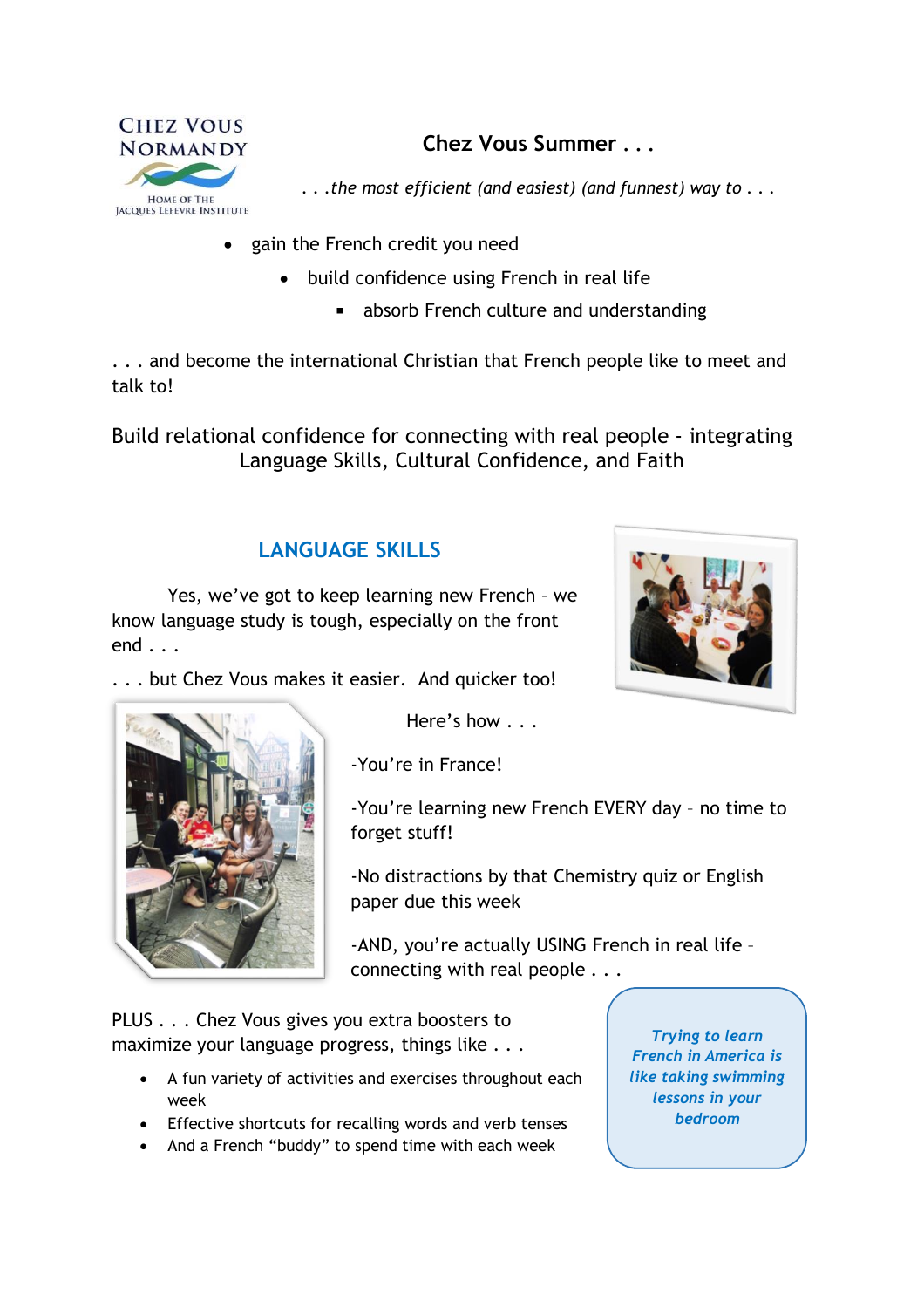#### **French course options** include . . .

. . . one, two or even three semester courses taught in modular format (see *Study Track Option Sheet*). These concentrated courses do require diligent work, but at the same time your French studies are a lot easier and more rewarding when they *connect* you directly to the daily life, relational activities, and French culture surrounding you.



## **CULTURAL CONFIDENCE**

Speaking French is only part of the relational skill set you need to really *use* your French with real people.

Chez Vous will help you master . . .

- o The 5 critical things you *must* do *every* time you meet someone
- $\circ$  The rhythm of socializing in a French café
- o The etiquette of a French meal
- o The relational process for getting acquainted with a French person
- $\circ$  The historical depth and cultural values of a people surrounded by 2000 years of human civilization

*There's nothing like that knowing smile you get from a French person who realizes that YOU know what you're doing!*

Avoid wondering "so what just happened there?" . . .

Avoid cringe-worthy mistakes . . .

Avoid offending people . . .

Chez Vous will *connect* you to the touchstones of French life and values . . . helping you to see the world through the eyes of the French people you meet.

How does Chez Vous help you make these connections?

- With "Culture Moment" mini-lectures on customs and values . . .
- With guided activities that engage you in real French life, such as playing "boules," learning public transportation, discussing French movies, and more . . .
- AND with moderate limitations on home-culture contact, the Chez Vous experience helps you absorb more rapidly the language and culture around you.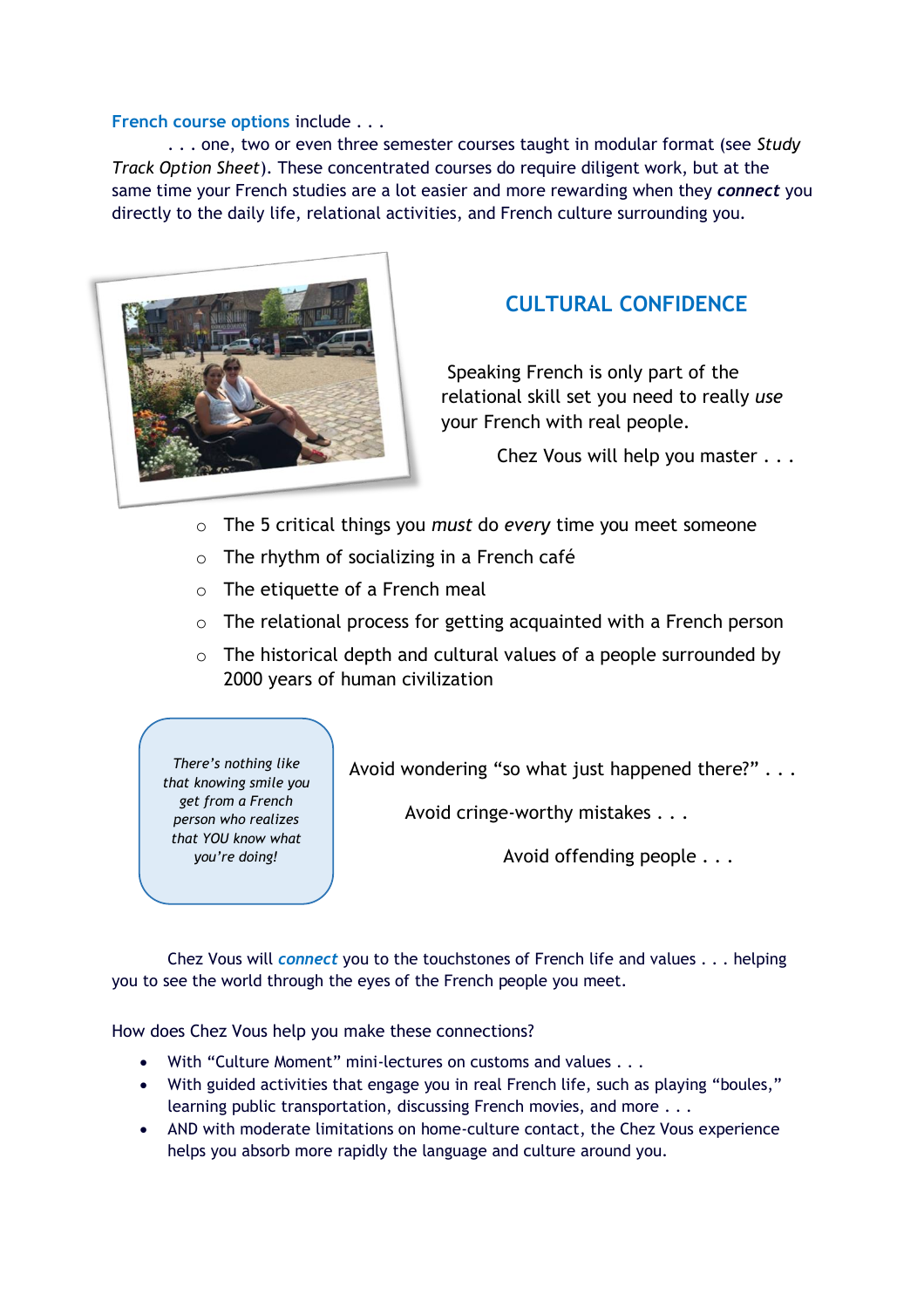![](_page_2_Picture_0.jpeg)

Culture, of course, emerges from within the history of a people *(and with France we're talking thousands of years!)*. So WE immerse ourselves in that history as well . . .

In **NORMANDY**, typical\* guided visits include ...

- **Mont St. Michel** Commemorating Michael the Archangel's victory over Satan, you will climb to the clouds to experience this architectural wonder from the Middle Ages.
- **Giverny** The beautiful home and gardens of Monet display the lifestyle and inspiration behind the father of French Impressionism.
- **Caen** William the Conqueror Duke of Normandy and conqueror of England in 1066 - ruled from his castle in this nearby city.

![](_page_2_Picture_6.jpeg)

- **The Bayeux Tapestry** a world-heritage artifact, this 233 ft. tapestry from the Middle Ages depicts the battle of Hastings in 1066 —an event that changed the course of French, English and world history.
- **Rouen** In this town where Joan of Arc was burned at the stake, you'll be transported back in time as you walk the narrow cobble-stone streets and visit the cathedral that inspired some of Monet's paintings.
- **Cheese and Cider farms** Enjoy a real "taste" of Norman life that has endured for hundreds of years.

![](_page_2_Picture_10.jpeg)

- **World War II Memorial Museum** plunging you into the worldwide tumult that would change the course of modern history including the world around you!
- D**-Day Beaches** Where so many gave their all for our freedom, explore the bunkers and bomb craters of Pointe du Hoc, stand on the sand of Omaha Beach, and at the American Cemetery — remember.

#### **And of course, there's PARIS !**

For 2 days\*\* Chez Vous will immerse you in the history, beauty, and culture of the "city of light." You will discover Paris "in-depth" through thematic explorations such as . . .

- A **Roman Medieval Walk** beginning with original Roman ruins;
- A **Spiritual Heritage Walk** retracing key sites and events from the French Reformation;
- A **Revolution and Napoleon W**alk 25 years that changed both France and the USA;
- and re-visiting the strange legend of The **First Missionary to Paris**.

Evening activities will let you live like a real Parisian  $-$  typically including  $\ldots$ 

- meals at historic or culturally unique restaurants,
- and/or other memorable experiences!

\**Due to unforeseen circumstances that may arise (strikes, renovations, etc.), Chez Vous is unable to guarantee every site visit)*

*\*\*The "Chez Vous Paris" experience is a thorough educational overview of the city's history and beauty. For a more relaxed time of sight-seeing in Paris, see the optional "Paris Plus" extension opportunity that you can add on following your Chez Vous program. Click [HERE.](../CV%20materials/ParisPlus.pdf))*

![](_page_2_Picture_24.jpeg)